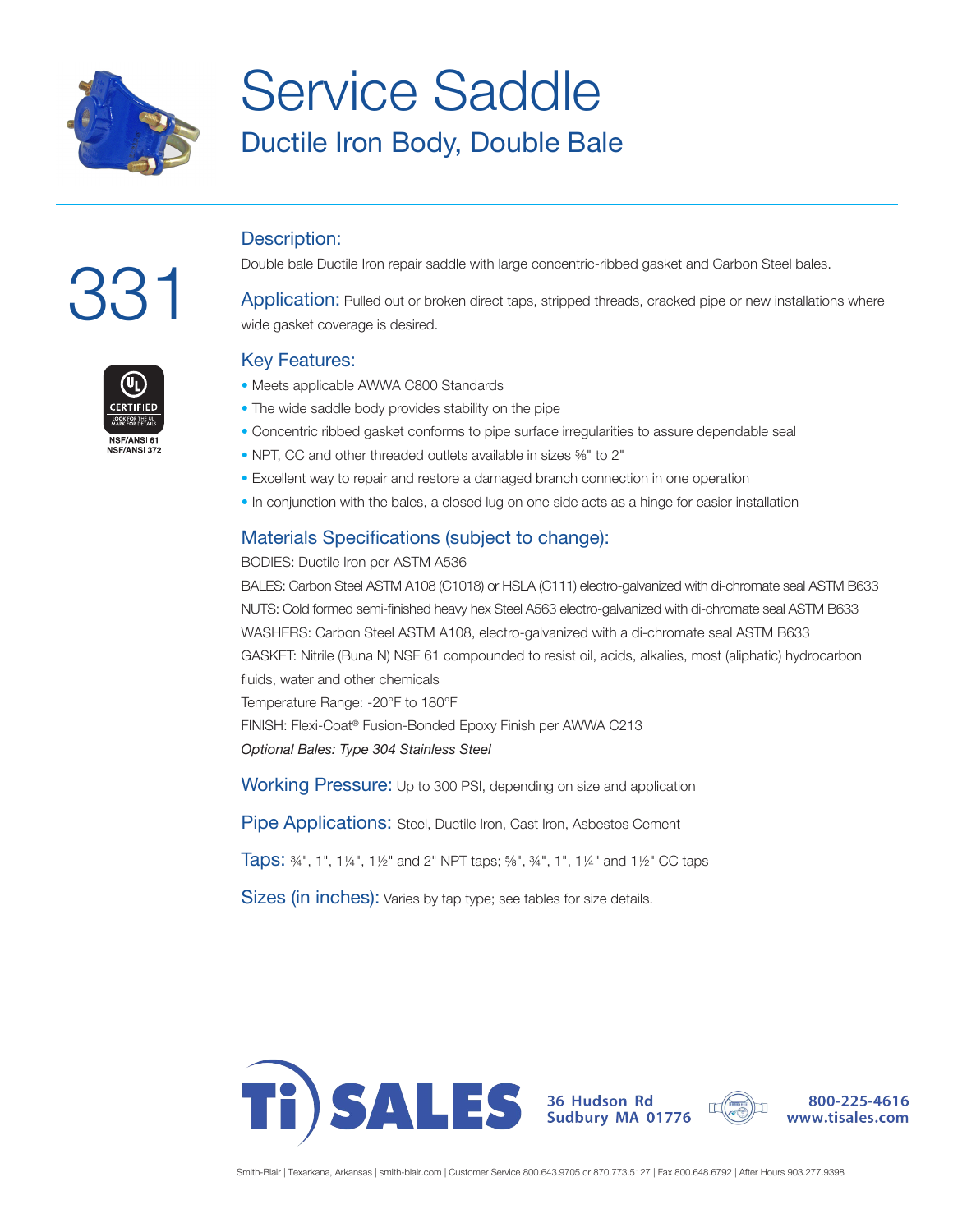

# Service Saddle Ductile Iron Body, Double Bale

# BSP Thread Tap Codes

| <b>SIZE</b> | <b>CODE NUMBER</b> | <b>EXAMPLE</b>            |  |  |  |
|-------------|--------------------|---------------------------|--|--|--|
| 1/2"        | 59                 |                           |  |  |  |
| 3/4"        | 50                 |                           |  |  |  |
| 1"          | 51                 | 3/4" CC 331-00053207-000  |  |  |  |
| 11/4"       | 54                 |                           |  |  |  |
| 11/2"       | 52                 |                           |  |  |  |
| 2"          | 53                 |                           |  |  |  |
| 21/2"       | 55                 | 3/4" BSP 331-00053250-000 |  |  |  |
| 3"          | 56                 |                           |  |  |  |

# ⅝", ¾" and 1" CC Taps

| <b>STANDARD</b>             |                             |                            | <b>CATALOG NUMBER</b> |                  |                  |                    | <b>METRIC</b>          |                         |                        |
|-----------------------------|-----------------------------|----------------------------|-----------------------|------------------|------------------|--------------------|------------------------|-------------------------|------------------------|
| NOM. SIZES<br><b>INCHES</b> | O.D.<br><b>RANGE INCHES</b> | WT.<br><b>EACH</b><br>LBS. | 5/8" CC/16 MM         | 3/4" CC/20 MM    | 1" CC/25 MM      | CTN.<br><b>QTY</b> | NOM. SIZE<br><b>MM</b> | O.D.<br><b>RANGE MM</b> | <b>WT. EACH</b><br>KG. |
| $\overline{4}$              | 4.79-5.32                   |                            | 331-00053205-000      | 331-00053207-000 | 331-00053209-000 | $\overline{4}$     | 100                    | 122-135                 | 3                      |
| 6                           | 6.90-7.40                   | 8                          | 331-00074005-000      | 331-00074007-000 | 331-00074009-000 | 4                  | 150                    | 175-188                 | 4                      |
| 8                           | $9.00 - 9.63$               | 10                         | 331-00096305-000      | 331-00096307-000 | 331-00096309-000 | $\overline{4}$     | 200                    | 229-244                 | $\overline{4}$         |
| 10                          | 11.04-12.12                 | 13                         | 331-00121205-000      | 331-00121207-000 | 331-00121209-000 | 4                  | 250                    | 281-307                 | 6                      |
| 12                          | 13.14-14.38                 | 15                         | 331-00143805-000      | 331-00143807-000 | 331-00143809-000 | $\overline{4}$     | 300                    | 334-365                 |                        |

## ¾" and 1" NPT Taps

| <b>STANDARD</b>                    |                             |                            | <b>CATALOG NUMBER</b> |                  | <b>METRIC</b>      |                               |                         |                           |
|------------------------------------|-----------------------------|----------------------------|-----------------------|------------------|--------------------|-------------------------------|-------------------------|---------------------------|
| <b>NOM. SIZES</b><br><b>INCHES</b> | O.D.<br><b>RANGE INCHES</b> | WT.<br><b>EACH</b><br>LBS. | 3/4" NPT/20 MM        | 1" NPT/25 MM     | CTN.<br><b>QTY</b> | <b>NOM. SIZE</b><br><b>MM</b> | O.D.<br><b>RANGE MM</b> | WT.<br><b>EACH</b><br>KG. |
| $\overline{4}$                     | 4.79-5.32                   |                            | 331-00053206-000      | 331-00053208-000 | 4                  | 100                           | 122-135                 | 3                         |
| 6                                  | 6.90-7.40                   | 8                          | 331-00074006-000      | 331-00074008-000 | 4                  | 150                           | 175-188                 | 4                         |
| 8                                  | $9.00 - 9.63$               | 10                         | 331-00096306-000      | 331-00096308-000 | 4                  | 200                           | 229-244                 | 4                         |
| 10                                 | 11.04-12.12                 | 13                         | 331-00121206-000      | 331-00121208-000 | 4                  | 250                           | 281-307                 | 6                         |
| 12                                 | 13.14-14.38                 | 15                         | 331-00143806-000      | 331-00143808-000 | 4                  | 300                           | 334-365                 | $\overline{ }$            |